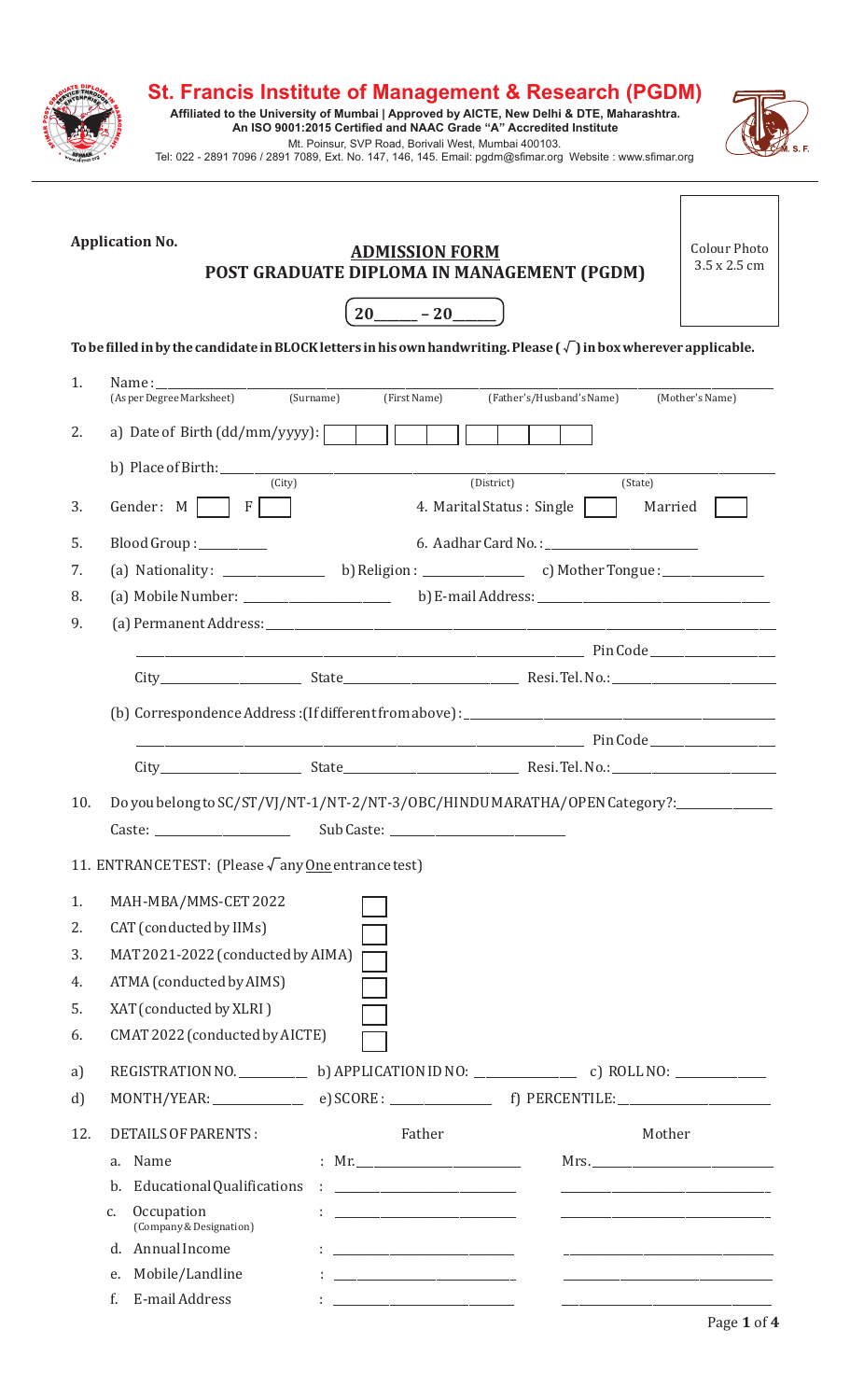### 13. **Academic Qualifications**

### (a) **Pre-University**

| Name of<br><b>Examination</b> | <b>Board</b> |  | Year of   Total   Marks   % of   Div. /   CGPA   Grade  <br>Passing   Marks   obtained   Marks   Class |  |  |
|-------------------------------|--------------|--|--------------------------------------------------------------------------------------------------------|--|--|
| Std X                         |              |  |                                                                                                        |  |  |
| Std XII                       |              |  |                                                                                                        |  |  |

| <b>Graduation:</b> College Name<br>(b) |                   |                           |              |                                          |           | Stream                   |             |       |
|----------------------------------------|-------------------|---------------------------|--------------|------------------------------------------|-----------|--------------------------|-------------|-------|
| Name of<br><b>Examination</b>          | <b>University</b> | Year of<br><b>Passing</b> | <b>Total</b> | <b>Marks</b><br>Marks   obtained   Marks | $%$ of    | Div. $/$<br><b>Class</b> | <b>CGPA</b> | Grade |
| First Year or First Sem                |                   |                           |              |                                          |           |                          |             |       |
| Second Year or Second Sem              |                   |                           |              |                                          |           |                          |             |       |
| Third Year or Third Sem                |                   |                           |              |                                          |           |                          |             |       |
| Fourth Sem                             |                   |                           |              |                                          |           |                          |             |       |
| Fifth Sem                              |                   |                           |              |                                          |           |                          |             |       |
| Sixth Sem                              |                   |                           |              |                                          |           |                          |             |       |
| Seventh Sem                            |                   |                           |              |                                          |           |                          |             |       |
| Eighth Sem                             |                   |                           |              |                                          |           |                          |             |       |
|                                        |                   |                           |              |                                          | Aggregate |                          |             |       |

Note: a) In case of CGPA students should give the equivalent percentage. Please attach the applicable conversion scale for reference. *b*) Wherever Semester system is applicable please enter all Semester marks.

 $(c)$  **Post Graduation**: Please specify

| Name of<br><b>Examination</b> | University   Year of   Total   Marks   % of   Div. / $ $ CGPA   Grade |  | Passing   Marks   obtained   Marks   Class |           |  |  |
|-------------------------------|-----------------------------------------------------------------------|--|--------------------------------------------|-----------|--|--|
| First Year                    |                                                                       |  |                                            |           |  |  |
| Second Year                   |                                                                       |  |                                            |           |  |  |
|                               |                                                                       |  |                                            | Aggregate |  |  |

Note: *a*) If there is any break in studies please explain.

(d) **Any Other:** Please specify

| Name of<br><b>Examination</b> | University   Year of   Total   Marks   % of   Div. / $ $ CGPA   Grade | Passing   Marks   obtained   Marks   Class |  |           |  |  |
|-------------------------------|-----------------------------------------------------------------------|--------------------------------------------|--|-----------|--|--|
| First Year                    |                                                                       |                                            |  |           |  |  |
| Second Year                   |                                                                       |                                            |  |           |  |  |
|                               |                                                                       |                                            |  | Aggregate |  |  |

Note: *a*) If there is any break in studies please explain.

#### 14. Work Experience : Attach copies of Experience Certificate

| <b>Name of Organization</b> | <b>Designation</b> | <b>Tenure</b> |    | <b>Experience</b> | Job                |
|-----------------------------|--------------------|---------------|----|-------------------|--------------------|
|                             |                    | <b>From</b>   | To | Years & Months    | <b>Description</b> |
|                             |                    |               |    |                   |                    |
|                             |                    |               |    |                   |                    |
|                             |                    |               |    |                   |                    |

15. How did you come to know about the Programme?

1. Word of Mouth 2. Newspaper Advt./ Hand Bill 3. Friends 4. Others

*(Pl. Specify)*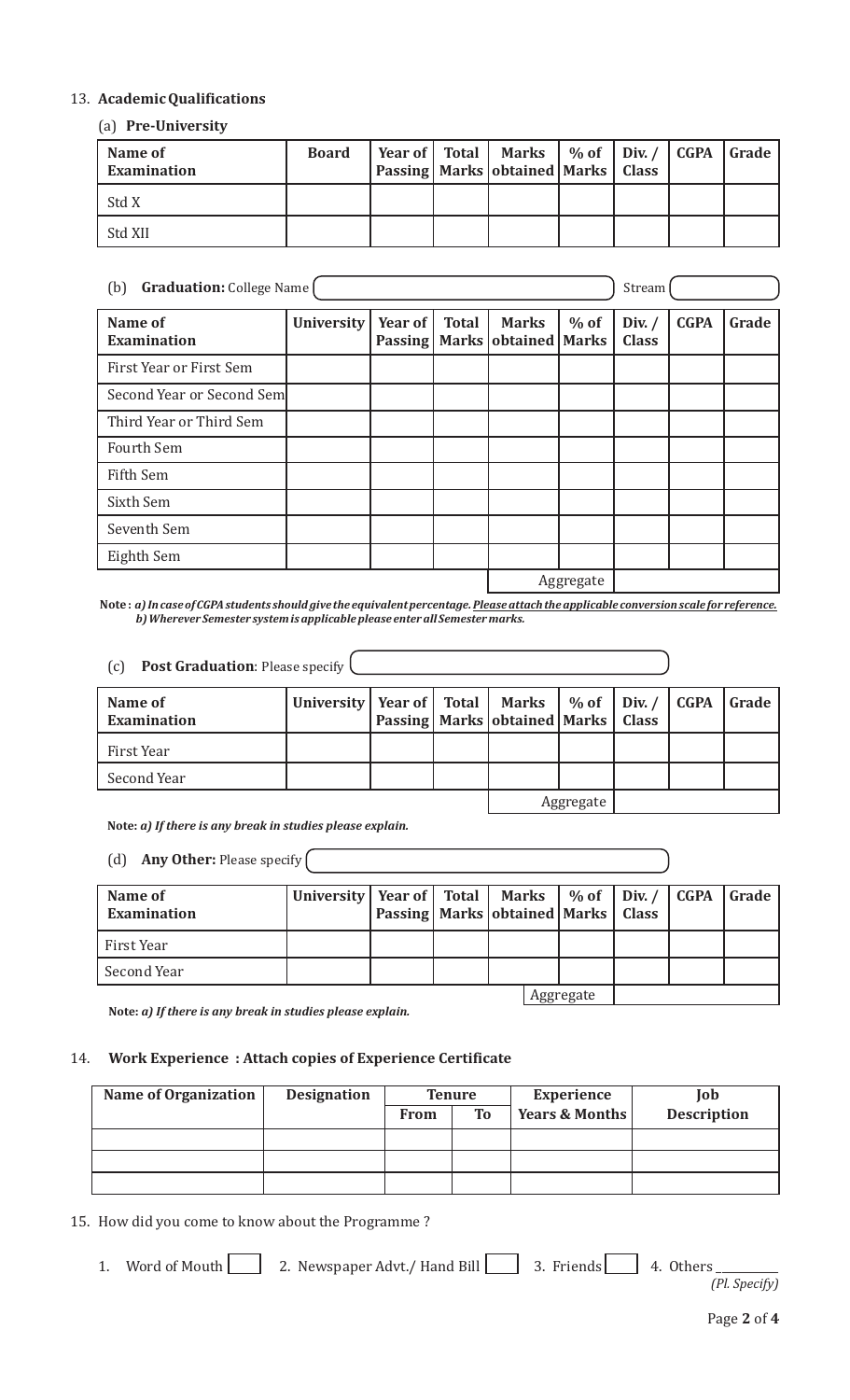16. Extracurricular / Co-curricular activities details:

| 17. Strength/Weakness:                                                                                                            |
|-----------------------------------------------------------------------------------------------------------------------------------|
|                                                                                                                                   |
|                                                                                                                                   |
| 18. Payment of form: Cheque $\Box$ Cash $\Box$<br>$D/D$ $\Box$                                                                    |
| If the form is downloaded from the website attach Demand Draft of Rs. $1500/-$                                                    |
| (Rupees ________________________________only) in favour of "St. Francis Institute of Management & Research"<br>payable at Mumbai. |
| 3. Amount: Rs. 1500/-                                                                                                             |
| 5. Branch: 2008                                                                                                                   |

#### $\div$  **DECLARATION BY THE CANDIDATE:**

The information given by me in my application is true to the best of my knowledge and belief. I understand that if any statements made by me in the application form or any information supplied by me in connection with my admission is later on at any time, found to be incorrect, my admission will be cancelled, fees paid will be forfeited and I may be expelled from the institute.

I have not been debarred from appearing at any examination held by the government constituted or statutory authority in India or overseas.

I am aware that any rule enforced by the Institute authority or any government authority such as 'number of attempts permissible to pass the examination' shall be binding on me.

I hereby agree to abide by all rules, regulations, laws and acts enforced by the Institute and the Government and I hereby undertake that, I will do nothing inside or outside the Institute premises which may result in disciplinary action against me under these rules, regulations, laws and acts referred to.

I fully understand that the Chairman / Director / Dean of the Institute has a right to expel me from the Institute for any infringement of the code of conduct and discipline prescribed by the Institute or Government and the undertaking given above.

Condition of minimum Attendance: I am fully aware that, I would not be permitted to appear for the examinations both Term End as well as Continuous Internal Assessment if I do not attend 75% classes of theory, practical, workshops, seminars, conferences and projects. I am also aware that I will not be permitted to appear for the examination, if I fail to submit satisfactorily all the assignments, journals, reports as specified from time to time by the competent authority within the stipulated time limit.

**Place: \_\_\_\_\_\_\_\_\_\_\_\_\_\_\_\_\_\_\_**

**Date: \_\_\_\_\_\_\_\_\_\_\_\_\_\_\_\_\_\_\_\_ Signature of Candidate: \_\_\_\_\_\_\_\_\_\_\_\_\_\_\_\_\_\_\_\_\_\_\_\_\_\_\_\_\_\_\_\_\_**

## $\div$  **DECLARATION BY PARENT / GUARDIAN:**

I \_\_\_\_\_\_\_\_\_\_\_\_\_\_\_\_\_\_\_\_\_\_\_\_\_\_\_\_\_\_\_\_\_\_\_\_\_\_\_\_\_\_\_\_\_\_\_\_\_\_\_\_\_\_\_\_\_\_\_\_\_\_\_\_\_\_\_\_\_\_\_\_\_\_\_\_\_\_ declare that the particulars furnished by my son / daughter / ward in this application form are correct to the best of my knowledge and belief.

I undertake and bind myself to pay on behalf of my son / daughter / ward such fees, charges, etc which the Institute may levy from time to time, by due date and in the event of default or failure on my part and / or on the part of my son / daughter / ward, the competent authority of the Institute is at liberty to take such action against my son / daughter / ward, as it deems fit.

**Place: \_\_\_\_\_\_\_\_\_\_\_\_\_\_\_\_\_\_\_**

**Date:**  $\blacksquare$